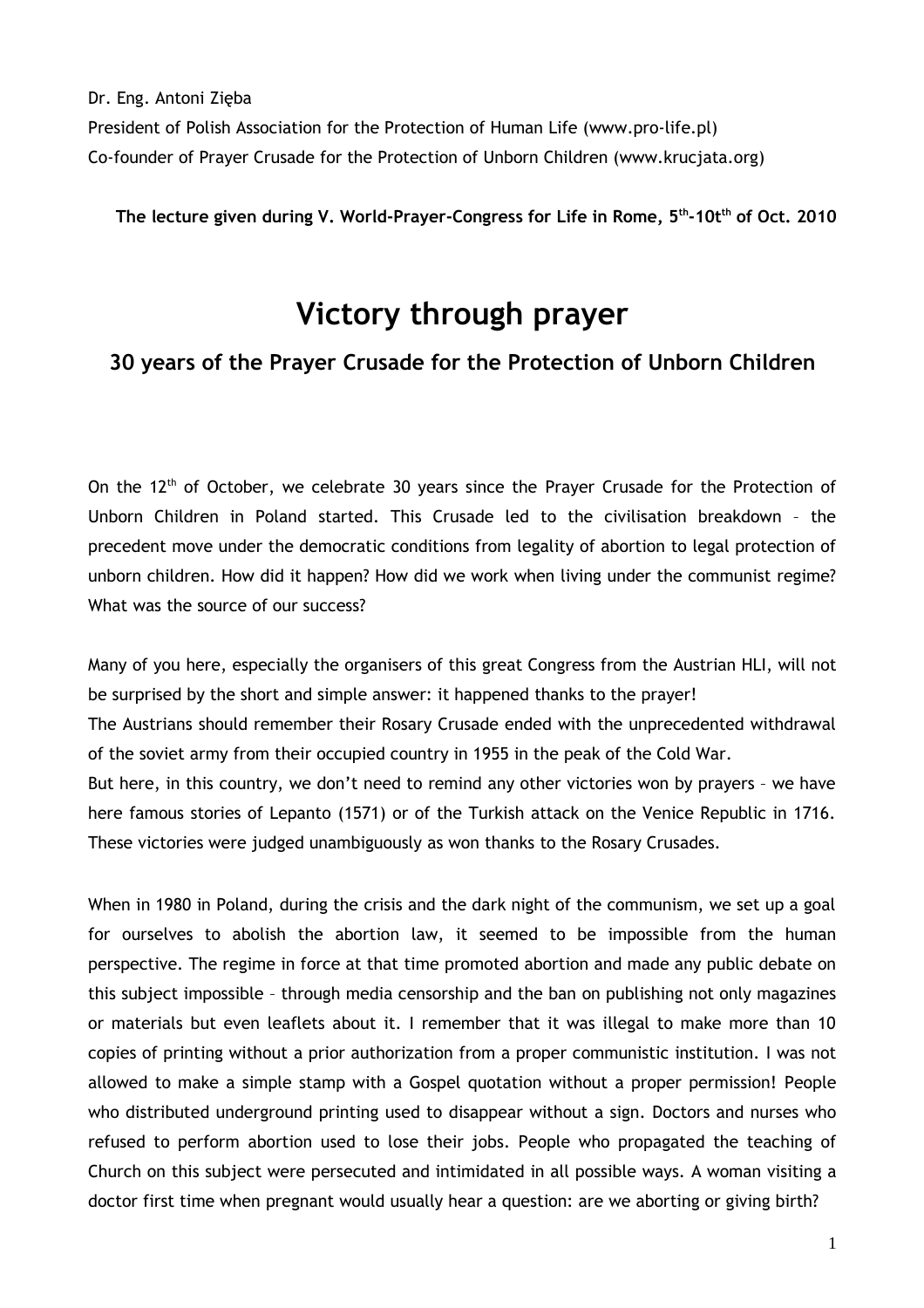

### The State of War 1981-1983

Under these conditions a handful of catholic laymen, few people only, cooperating with The Pontifical Academy of Theology in Krakow (and its Family Institute, headed by doctor Wanda Półtawska – a member of Pontifical Council for the Family, and a speaker in his Congress) and Metropolitan Curia in Krakow decided to begin the realisation of their goal with the prayer itself.

Because a year before we had received an injection of hope. In 1979, Poland was visited by John Paul II, who said in Warsaw: "Let your Spirit descend and renew the face of the earth. The face of this land!"*.* Everyone in Poland understood clearly what he meant – it was kind of a papal blessing for bringing down the communism. During his pilgrimage he said the words, which for me personally were one of the most important words I have ever heard in my life. The Pope said: "You need to pray always, and never stop. Jesus said to pray and form your life through prayer (...) So from this place let this simple but essential appeal from the Pope reach all of you that listen to me, for this is the most important appeal. The most essential message!" (Kalwaria Zebrzydowska, 7 June 1979) and "I express the wish and I always pray for this, that the Polish family may beget life and may be faithful to the sacred right to life" (Nowy Targ 8 June 1979).

At that time, the situation was different. It was extremely difficult. We need to realize how tragic those times were. On the screen you can see a comparison of the official statistics – officially in the year 1980 we had 138,000 abortions per year, but in reality it was 3 or 4 times more. We posses some scientific estimations speaking about 600,000 abortions in Poland a year.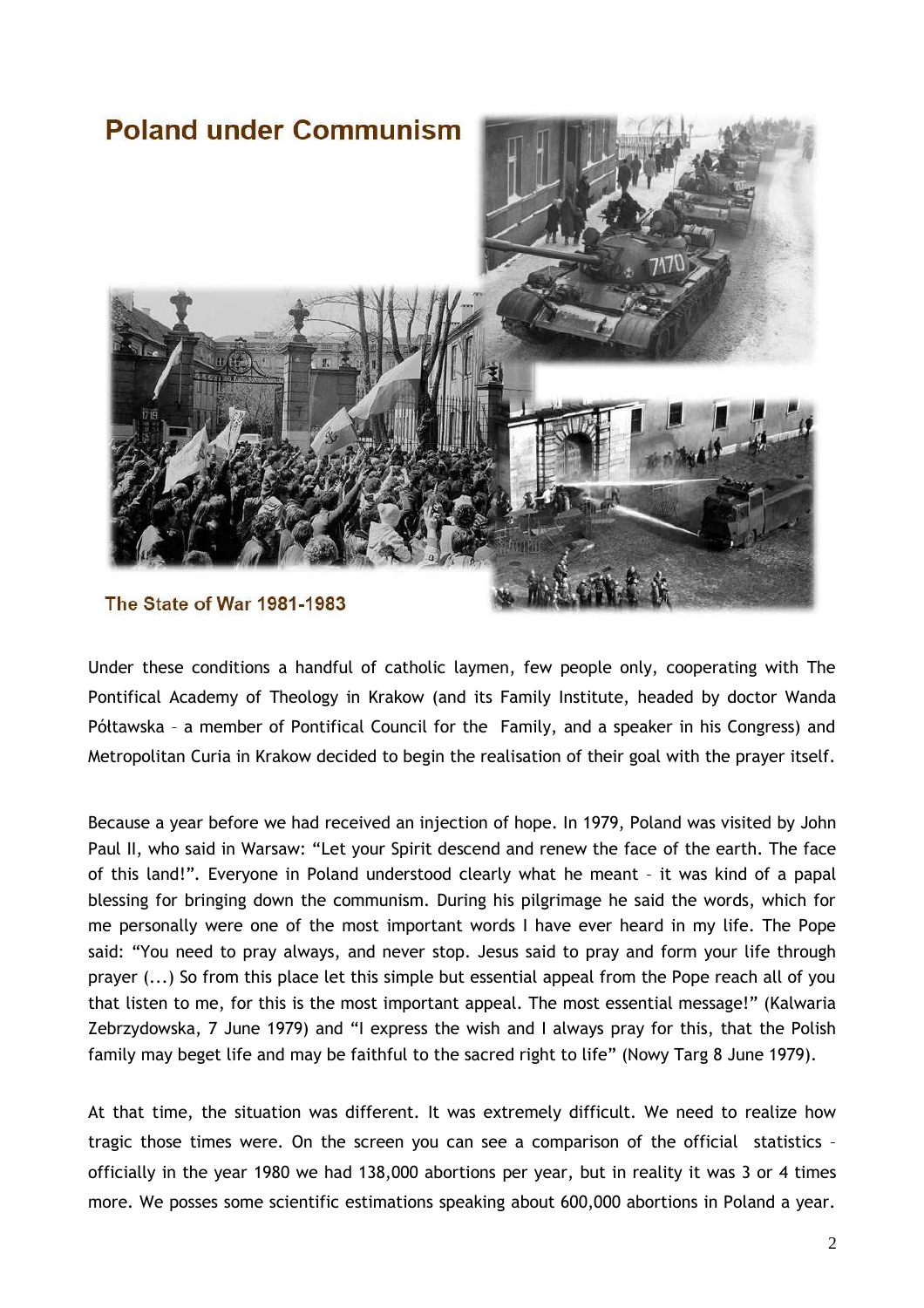Today Great Britain with twice as many citizens as Poland have 200,000 abortions a year and it is called the abortion capital of Europe.



These tragic numbers shocked us, forced us to act. But it was the communists propaganda which worried us the most, because of it the social consciousness concerning the evil of abortion was alarmingly low. This is why we decided to set up our first goal as "to waken up the social consciousness concerning the killing of unborn children and sensitize our society to the value of life and responsibility for each conceived human being."

Only the second goal that we set up for ourselves was: "to pray in the intention of abolishing the Abortion Law of 27 April 1956 and of recognizing the right to life for all conceived children." This law, let me remind you the overall number, resulted in the death of over 20 million Polish children.

In the first period of the most intensive 3-month-long prayer in the intention of this goal, there was about a thousand people praying all over the country. Those people every day in 3 months fully participated in a holy mass (including receiving the Holy Communion) in the intention of the Crusade. They were supported by another two thousand people who due to their illness or age couldn't participate in everyday mass, so they offered their suffering in the intention of the protection of life.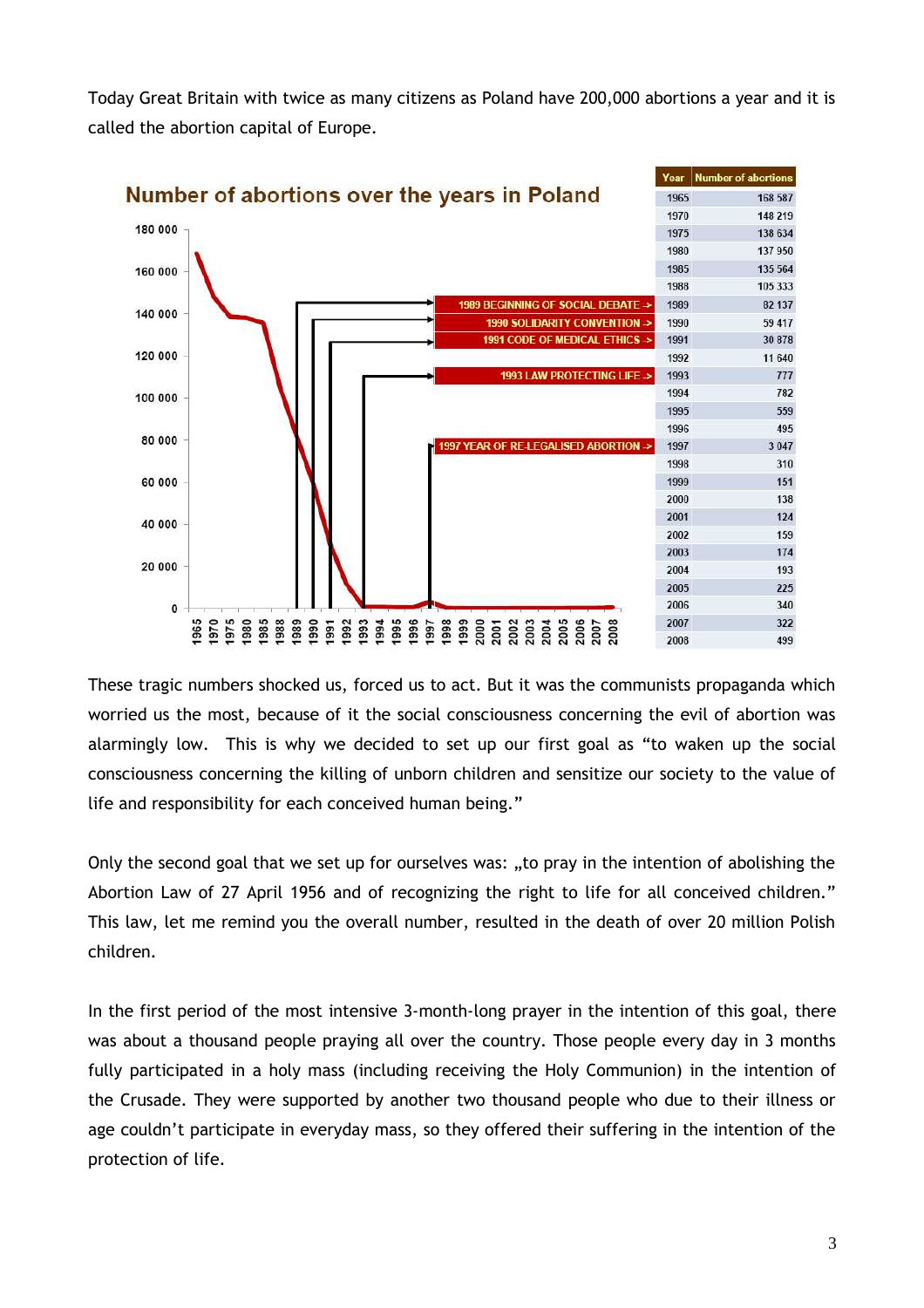After these three months of intensive praying effort we worked out a praying plan for the Crusade, according to which a participant agreed to commit herself or himself to everyday prayer in the intention of the protection of life, once-a-month attendance in a mass with Holy Communion in this intention (the sick who cannot attend mass should offer a day of their suffering in this intention).

We received about 100 000 applications from all over the country.

At the same time many members of the Crusade carried out prolife work using all available at that time methods. We had a complete blockade on publications or demonstrations. What could we do? Mainly, we could work within the Catholic Church structure. The territory of churches or catechetical rooms was kind of an exterritorial area in the Poland of that time. We gave lectures from the church pulpits during mass. In churches we used to set up expositions with pictures, often smuggled from the West, of unborn children. In catechetical rooms we organized lectures and screenings – mainly of the film "The Silent Scream".

What were the effects of this prayer?

In one word we can say: great. Let me briefly go through some numbers that you can see on the screen. The main Polish success was not the law protecting life, which of course is crucial, but the change made in Polish social consciousness. This truth is nowadays uncomfortable for many people who want to see the law protecting life as the restriction imposed on society by Catholic Church or some other medieval institutions (you surly know this rhetoric quite well, it is the same everywhere, because the adversaries do not have any other arguments). And we can see this truth in the falling number of abortions even BEFORE introducing the statutory ban on them. The order of this process was as follows – first step was the change in the consciousness of society and politicians, then the second step – the law. The fall of the Communism and the beginning of the debate resembling the democratic forms known to you, brought the falling number of abortions up to 80,000 – from 138,000 abortions only 9 years earlier. The following years saw such events as the prolife resolution of the Solidarity Convention, the Doctors' Code of Ethics with the entry on protecting human life from conception and further debate based on more and more democratic rules. All of this resulted in having only 11,640 abortions, which was twelve times less than in the year 1980!

Only after this commentary, I can talk about the Polish Law protecting life, the law that was passed in the upper house of the Polish Senate by one vote! The Law of 7 January 1993 delegalizes abortion with 3 exceptions (when the life or health of mother is endangered, when the foetus is seriously malformed and when there is suspicion that the pregnancy is a result of a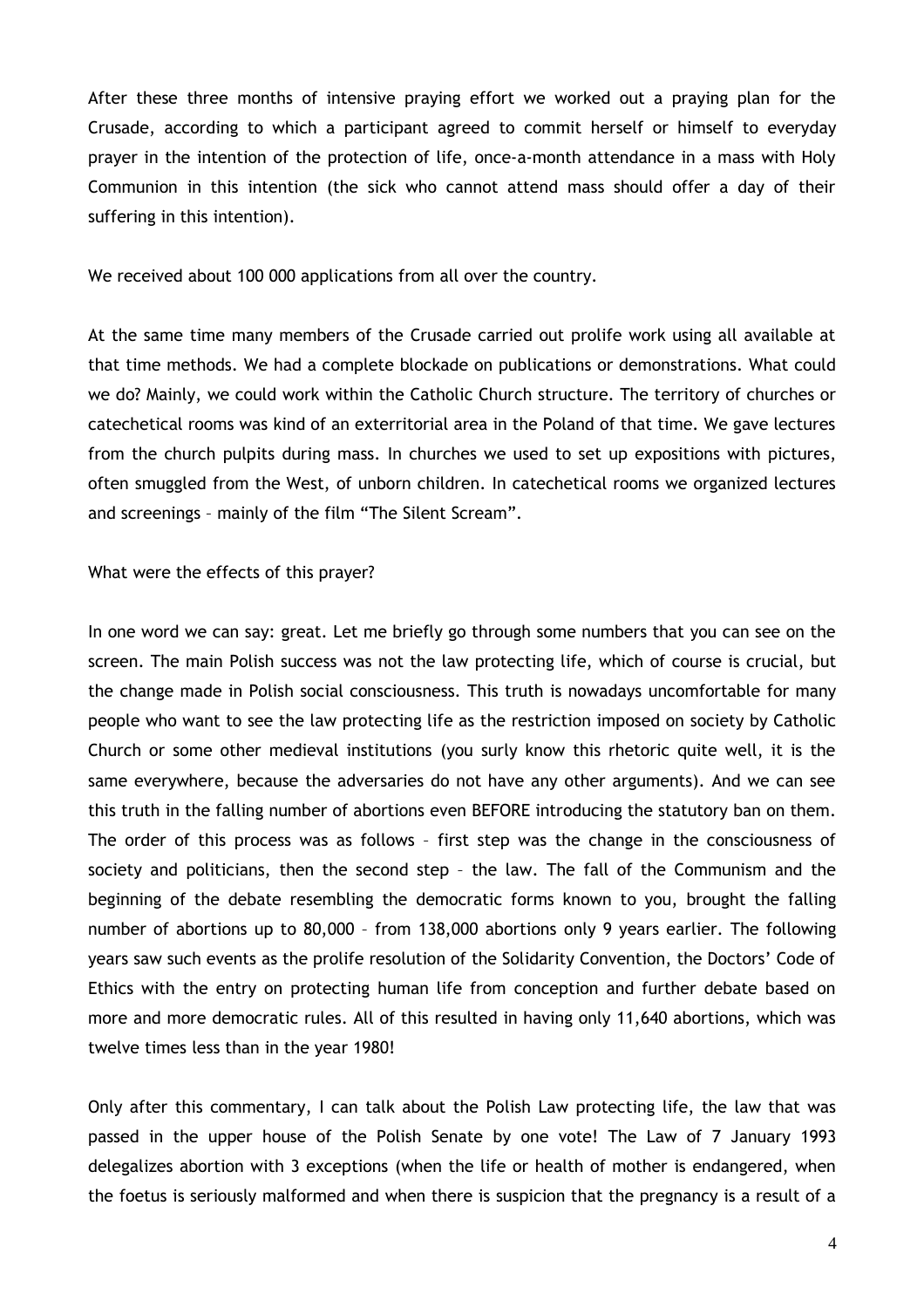criminal act). The Law does not foresee any punishment for the aborting women, only for the doctor.

In the second part of my speech, I would like to briefly familiarize you with the consequences of this Law and growing support for it in the Polish society. Before I move on to this, I need to point out that the situation in Poland at the moment is not stable. The Law is endangered, as we can judge not only from the subsequent threats of the post communistic politicians. In 1996 the Law was cancelled for one year, but luckily it was brought back thanks to the Constitutional Tribunal judging that that amendment is contrary to the Polish Constitution. But thanks to this painful year 1997 we have another proof for the change of social consciousness – during this year of legal abortion there were 3,047 abortions on demand performed in our country. This is crowning evidence that contemporary Polish women do not want to perform mass abortion any more, because the respect for the life of every human being from conception has increased in our country radically.

Similar conclusions come from the analysis of the opinion poll centres. The consecutive reports from CBOS (the main opinion poll centre in Poland) show that the social objection towards abortion increased in the last 20 years: from about 35% in 1991 to 50% in 2010. Before the Law was passed in 1991, 1,710,976 written statements had been submitted to the lower house of the Polish Parliament by our citizens – 89% of which were for the legal protection of the unborn. In 2007 the 38th paragraph of the Polish Constitution failed to be supplemented by the extra words: "from conception to natural death". According to the Polish opinion poll conducted this year, about 53% of Poles stood for the constitutional strengthening of the protection of human life, and around 33% of them were against. The Chancellery of the lower house of the Polish Parliament received over 506 thousand collected signatures expressing the approval for the changes in the Constitution and not even 2 thousand signatures against it.

In the last report of the Polish opinion poll centre CBOS, we read: "In the last years the support for the right to abort also has decreased if a woman is in a difficult personal situation (15 points less than in 2002) or simply does not want to have a child (9 points less than in 1999)." The support for abortion without restrictions is declared by only 5% of respondents – according to the research made by the opinion poll centre GfK Polonia. The information gathered by the OBOP opinion poll centre in 2003 say about 81% of supporters (50% yes, 31% rather yes) of the legal protection of unborn children.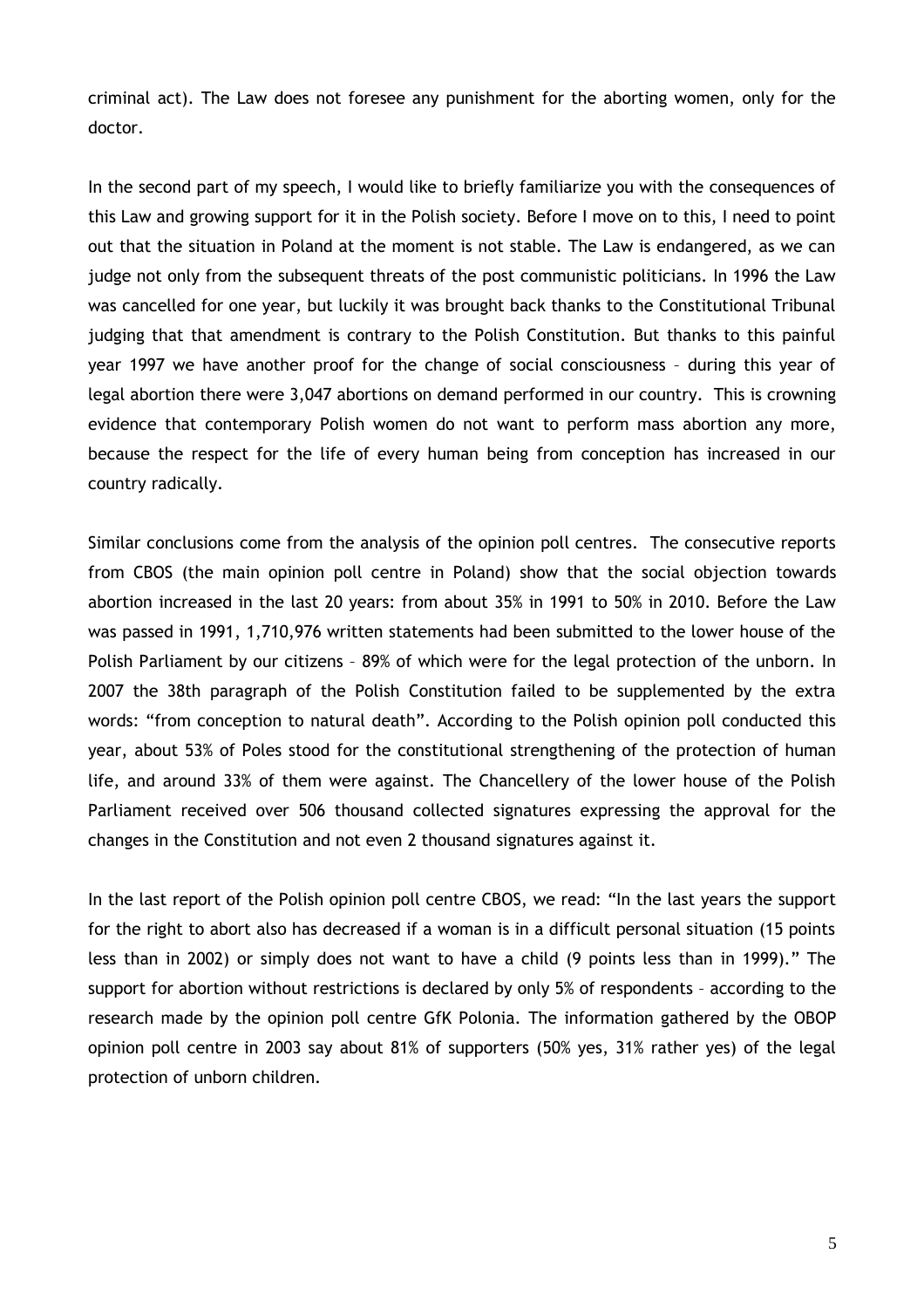# **Polish society is pro-life**

- Objection against abortion in 1991 around 35%; in 2010 50% (CBOS)
- For abortion without restrictions 5% (GfK Polonia, 20th of March 2010)
- Supporters of the legal protection of unborn children 81% (OBOP 2003)



We are not surprised by these numbers at all. The Law speaks for itself. It resulted not only in the radical fall in killing of unborn children, but it also has had some other positive social consequences.

| year | when the life<br>or health of mother<br>is endangered | as a result of prenatal<br>examinations | as a result<br>of a criminal act |
|------|-------------------------------------------------------|-----------------------------------------|----------------------------------|
| 1993 | 736                                                   | 32                                      | 9                                |
| 1994 | 689                                                   | 74                                      | 19                               |
| 1995 | 519                                                   | 33                                      | $\overline{7}$                   |
| 1996 | 457                                                   | 40                                      | 8                                |
| 1997 | 409                                                   | 107                                     | $\overline{7}$                   |
| 1998 | 211                                                   | 46                                      | 53                               |
| 1999 | 94                                                    | 50                                      | $\overline{1}$                   |
| 2000 | 81                                                    | 55                                      | $\overline{2}$                   |
| 2001 | 63                                                    | 56                                      | 5                                |
| 2002 | 71                                                    | 82                                      | 6                                |
| 2003 | 59                                                    | 112                                     | 3                                |
| 2004 | 62                                                    | 128                                     | 3                                |
| 2005 | 54                                                    | 168                                     | 3                                |
| 2006 | 82                                                    | 246                                     | 12                               |
| 2007 | 37                                                    | 282                                     | 3                                |
| 2008 | 32                                                    | 467                                     | $\mathbf{0}$                     |

#### Number of abortions in Poland by reasons

Abortions performed in accordance with the Law of 1993.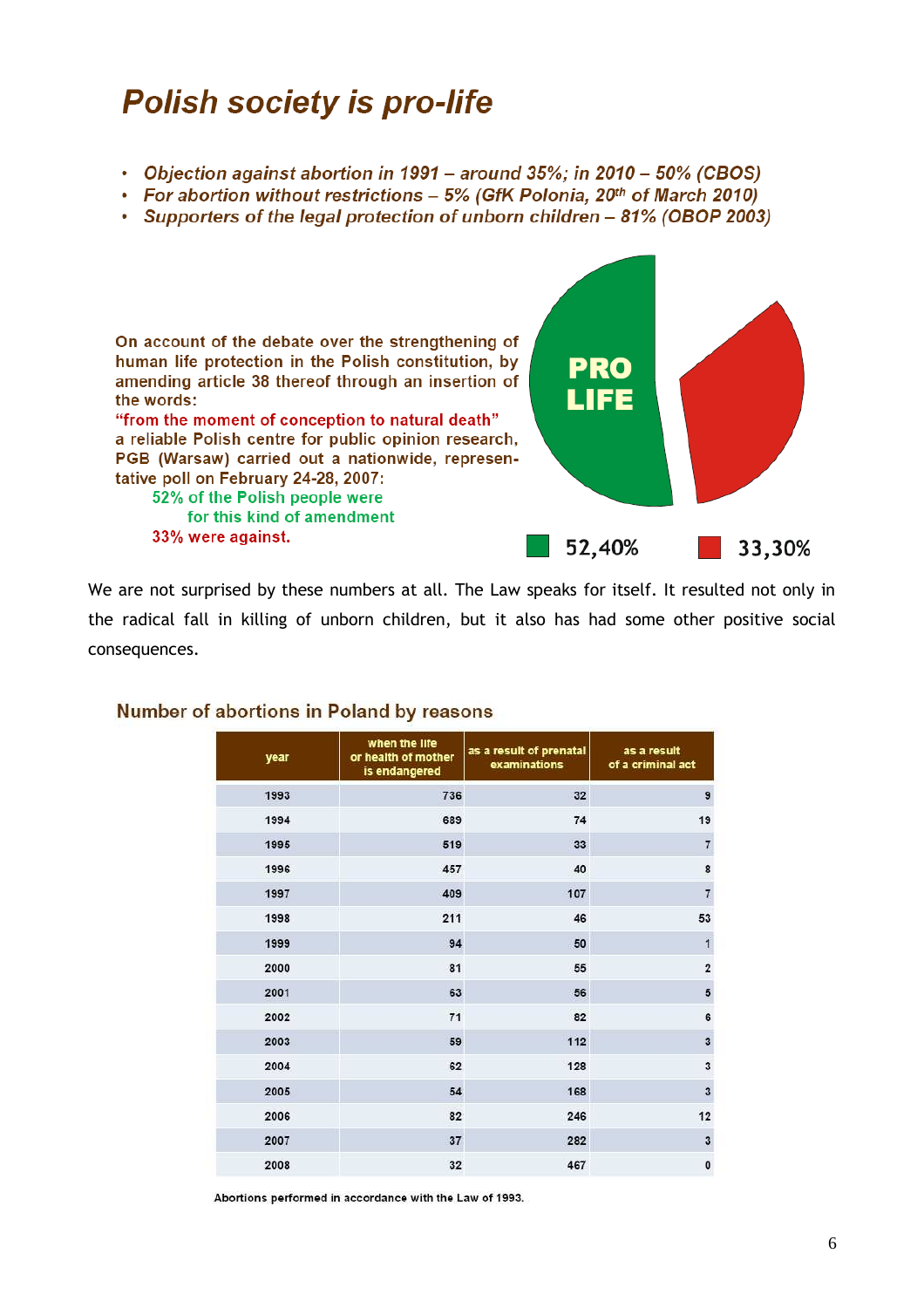When it comes to these numbers, firstly I must emphasize the fact that the biggest number of these abortions are performed due to the illness of the child. It is a challenge for us to work on the improving the social acceptance for disability. The second issue is that obviously we must be aware that these data do not show the whole truth about the number of abortions in Poland. No doubt, there is an abortion underground, but it is not as big as it is shown by the pro-abortion opponents in the media. They are talking about 100-200,000 illegal abortions a year – compared to what you know already about Poland, you must realise that this number is simply absurd. The reliable expertise estimates the underground on 7-14 thousand abortions a year – if you are interested in this subject, you can familiarize yourself with our detailed report on how these estimations were made on www.pro-life.pl/resources.

Apart from the lower number of abortions since 1993, the reproductive health of women is getting better as well (the number of maternal deaths is decreasing), the reproductive awareness of women is improving (falling numbers of underage mothers), the newborn mortality and the number of miscarriages is going down. The positive results of the Law include also the improved ratio of perinatal mortality.

# **Decline of Perinatal Mortality in Poland**



In 1999 perinatal mortality ratio was 10.8 per mil in 2001 - 9.4 per mil in 2008 - 7.6 per mil

The child's face 4 months after conception.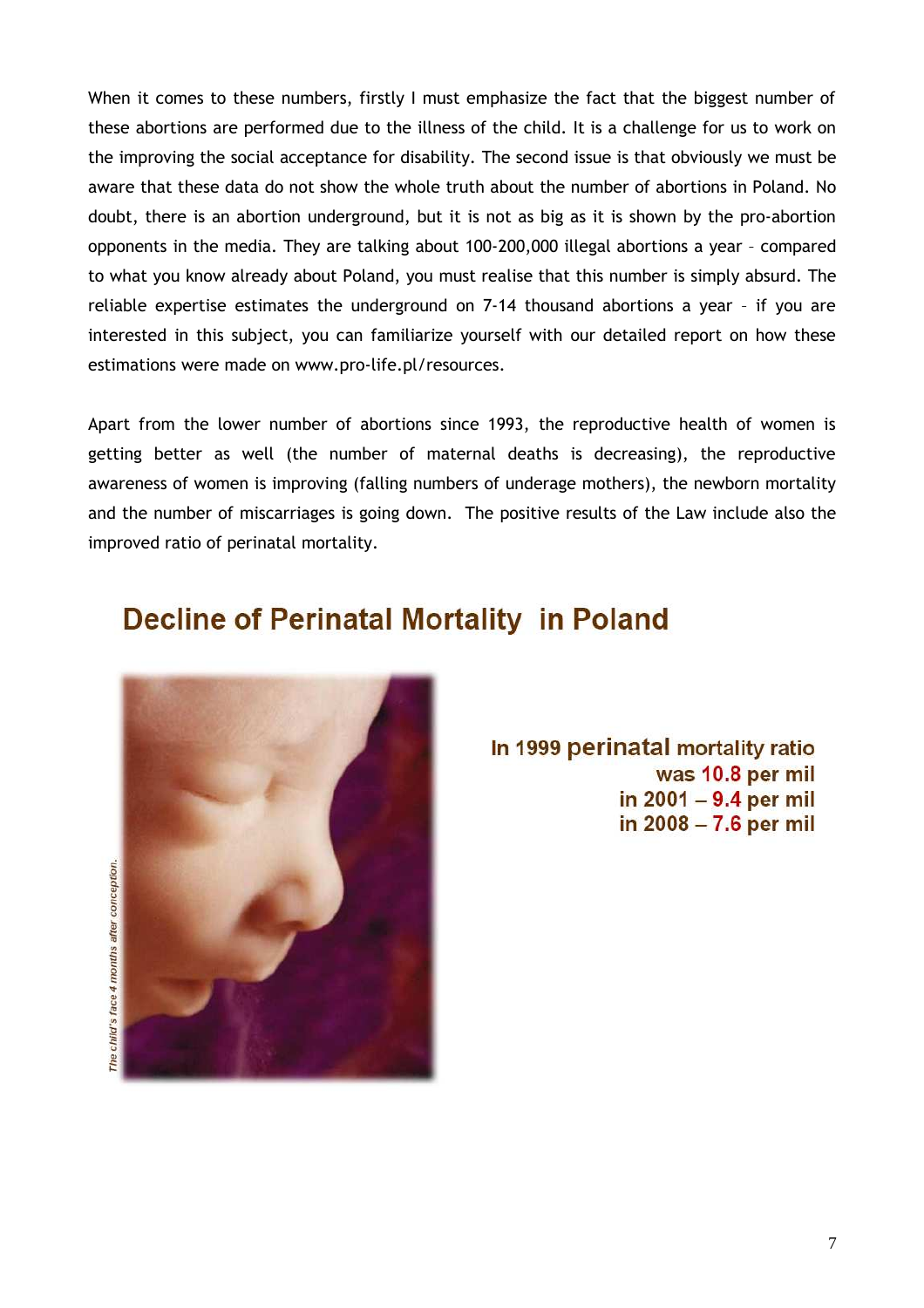Can I ask you to focus on some numbers for the last time? This table can be a good counterargument for the proabortionists "threatening" the society with supposedly catastrophic results of delegalizing abortion.

| Objections towards the Law raised when<br>it was being enacted                                            | The reality                                                                                                                                                                                                                                            |  |
|-----------------------------------------------------------------------------------------------------------|--------------------------------------------------------------------------------------------------------------------------------------------------------------------------------------------------------------------------------------------------------|--|
| 1. The number of infanticide will grow                                                                    | The number of infanticide decreased (in 1992: 59,                                                                                                                                                                                                      |  |
| dramatically.                                                                                             | in 2002: 28, in 2003: 25, 2009: 28).                                                                                                                                                                                                                   |  |
| 2. Child abandonment will grow<br>dramatically.                                                           | The number of child abandonment resulting in<br>death in 1991 was 1, in 1992 - 0, in 2003 - 0, 2009 -<br>5. There is a drop in the number of newborns left in<br>hospitals for non-health related reasons - in 2002 -<br>1018, 2006 - 826, 2008 - 775. |  |
| 3. Prisons will be full of women                                                                          | The Law of 1993 does not foresee any punishment                                                                                                                                                                                                        |  |
| sentenced for abortion.                                                                                   | for aborting women, only for medical staff.                                                                                                                                                                                                            |  |
| 4. Hospitals will be full of women who<br>illegally tried to perform abortion in<br>primitive conditions. | The number of maternal deaths in 1991 was 70, in<br>2002 - 26, 2004 - 23, 2006 - 21, 2007 - 11. During 17<br>years of the Law taking effect, there was only one<br>case of a women who died because of illegal<br>abortion.                            |  |
| 5. Women "forced" to be mothers will                                                                      | There are permanent vacancies in single mother                                                                                                                                                                                                         |  |
| be left with no support (financial and                                                                    | homes. There are more and more new homes and                                                                                                                                                                                                           |  |
| other).                                                                                                   | "life windows"                                                                                                                                                                                                                                         |  |
| 6. Underage girls will become mothers<br>on a mass scale.                                                 | The number of mothers under 19 is decreasing<br>(1990 it was 8%, in 2002 - 6,8%, in 2003 - 6,4%, in<br>$2004 - 5,75$ , in $2008 - 5,1%$ .                                                                                                              |  |
| 7. The number of abortions qualified as                                                                   | The number of miscarriages is decreasing (in 1991:                                                                                                                                                                                                     |  |
| miscarriages, but in reality provoked by                                                                  | 55,992, in 2002: 41,707; in 2004: 42 183, in 2009:                                                                                                                                                                                                     |  |
| women, will go up.                                                                                        | 47 323).                                                                                                                                                                                                                                               |  |

*Based on: Council of Ministers Report on the realisation of the Law of 7 January 1993 for years 2001-2008, Polish Police Headquarters, Ministry of Health*

This is what the situation is like in Poland.

In 2006, having considered the above-mentioned changes in the society, we worked out a new program for the Crusade, which was more suitable for the existing situation.

First of all, we carry out the thanksgiving prayer for all the good that has happened so far. We also have two precatory goals: for further increase in respecting the life of the unborn, sick and aged and for introducing in the Polish Constitution the legal protection of every human being from conception to natural death